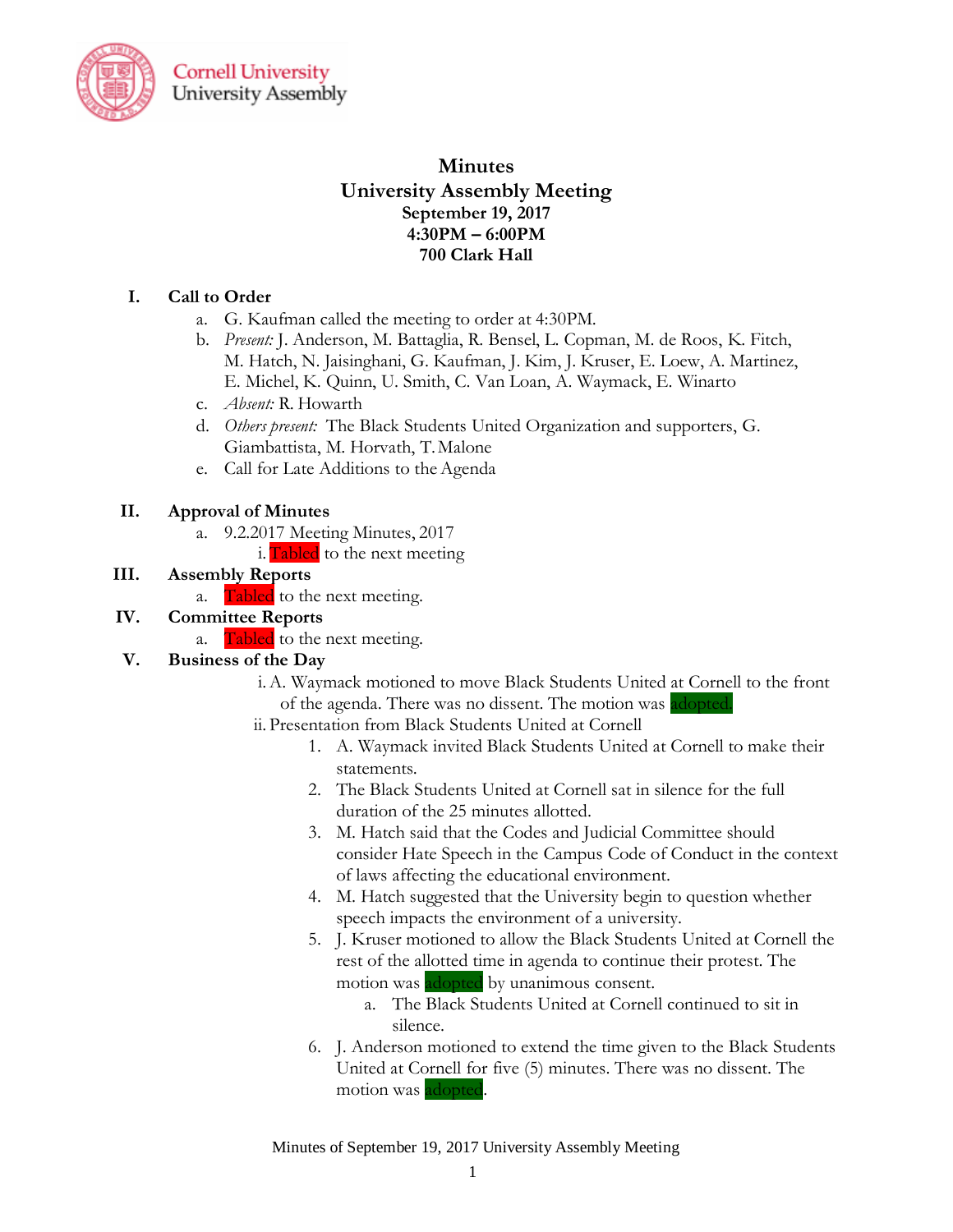- 7. G. Kaufman motioned to extend the time for the Blacks Students United at Cornell indefinitely. There was no dissent. The motion was adopted.
- 8. By a vote of 18-0-1 the motion was adopted.
- iii. A. Waymack motioned to direct CJC to report to UA at its next meeting, a specific timeline to incorporate an amendment the Code to address hate speech.
	- 1. Motion seconded by M. Hatch
	- 2. Amendment by J. Anderson to include "timeline within the 2017 Fall semester"
		- a. M.Battaglia asked to not confine to timeline because the Code is complex.
			- i. Needs adequate community input
			- ii. Rather not rush this.
		- b. A. Waymack asked to stick with timeline, as this change should take priority over other amendments being considered.
		- c. J. Anderson asked that this be the highest priority of the CJC; indicating the incidents of recent days on campus oblige the assembly to move quickly.
		- d. Motion to move the question
		- e. Dissent by M. Battaglia. Withdrawn
	- 3. Motion called, "to direct CJC to report to UA at its next meeting, a specific timeline within the fall semester of 2017 to incorporate an amendment the Code to address hate speech.
	- 4. By a vote of 18-0-1, the motion was adopted
- iv. A. Waymack motioned to bring Dean Lance Collins' presentation on Carbon Neutrality forward on the agenda. There was no dissent. The motion was adopted.
- v. Report on Carbon Neutrality Plan from Senior Leaders Climate Action Group (L. Collins)
	- 1. L. Collins said that the target date for Carbon Neutrality has moved from 2050 to 2025, and he discussed the key priorities (9) to moving forward. He discussed efficient buildings, electricity and power sources, heat sources, transportation, resources, and other goals and objectives.
	- 2. He said that funds are drawn from the federal government, state government, and other sources to provide funding, and that Cornell is a leader and the only school that would be able to achieve a project of this magnitude.
	- 3. G. Kaufman asked how the SCLAG is going to balance.
		- a. L. Collins said that everything done to reduce energy is just as important to produce energy in a new way. He said a key way to do this is to stay accountable to make progress.
	- 4. M. Hatch said that there might be an initiative to make this project a centerpiece and stress its educational value.

Minutes of September 19, 2017 University Assembly Meeting